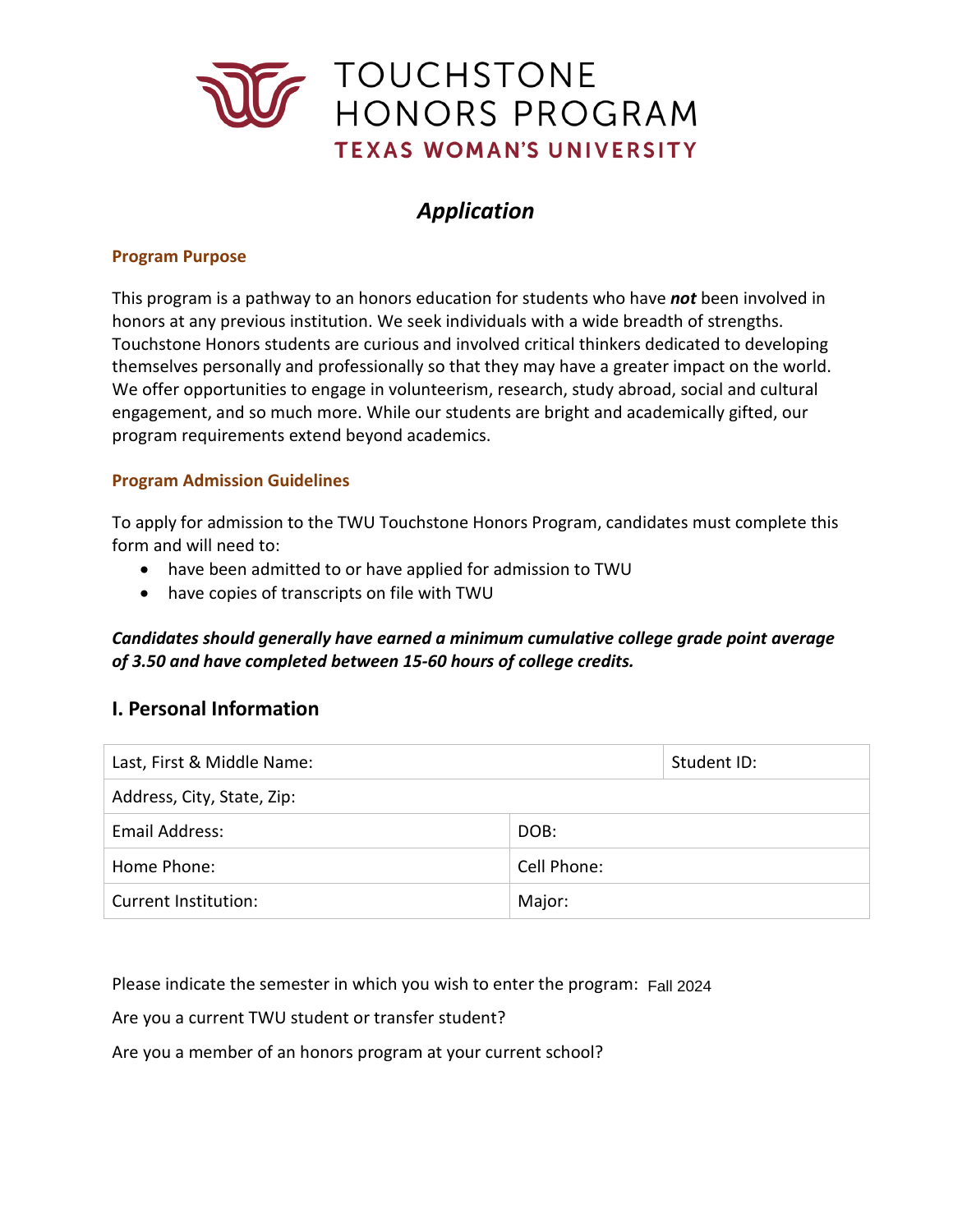# **II. Academic and Extracurricular**

This section of the application is meant to help us get a better idea of what your interests are. Please recognize that it is not about quantity but about what means the most to you.

A. List your most significant college and high school academic, creative, or athletic distinctions or accomplishments.

| Area (academic,<br>creative, athletic) | Type of Achievement, Award, or Position Held | Year |
|----------------------------------------|----------------------------------------------|------|
|                                        |                                              |      |
|                                        |                                              |      |
|                                        |                                              |      |
|                                        |                                              |      |
|                                        |                                              |      |

- a. Which of the above has been the most impactful or important to you?
- B. Describe your most rewarding volunteer/community service/major-related job experience(s).
- C. If you are accepted, how many college credit hours will you have earned by the time you start the Touchstone Honors Program at TWU?
- D. List the remaining core curriculum courses you will still need to complete at the time you start the Touchstone Honors Program at TWU.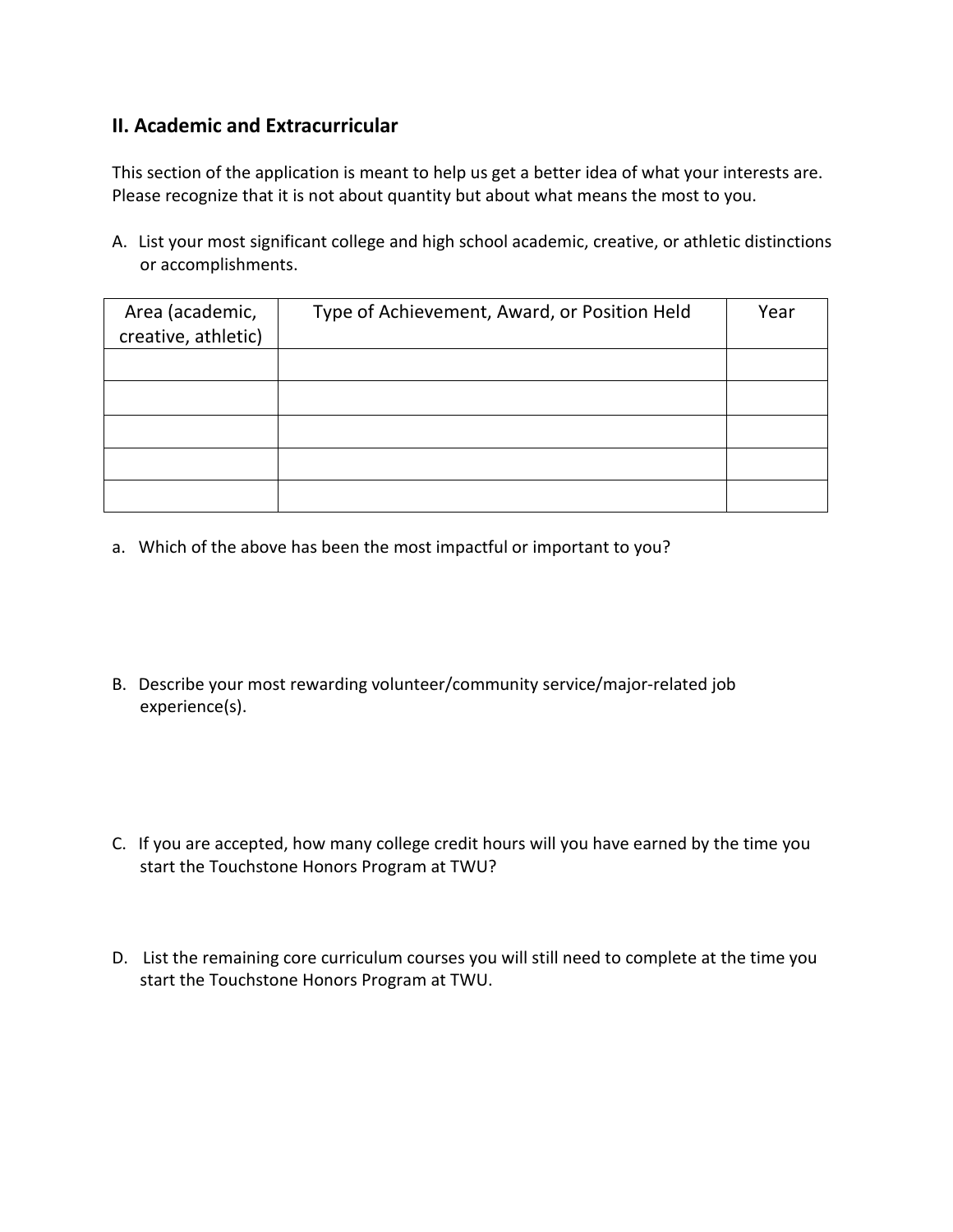# **III. Extended Response**

Answer the following questions in approximately 100-150 words each.

 A. What is your favorite class you have taken so far (may be from high school or college)? Why is it your favorite, and how did if affect you personally?

 B. List and explain what you perceive to be the most important qualities for a leader to possess. What person or experience(s) led you to decide on these qualities as the essentials?

 like your own? Give a personal example. C. What value is there to be gained from exploring and learning about a culture that is not